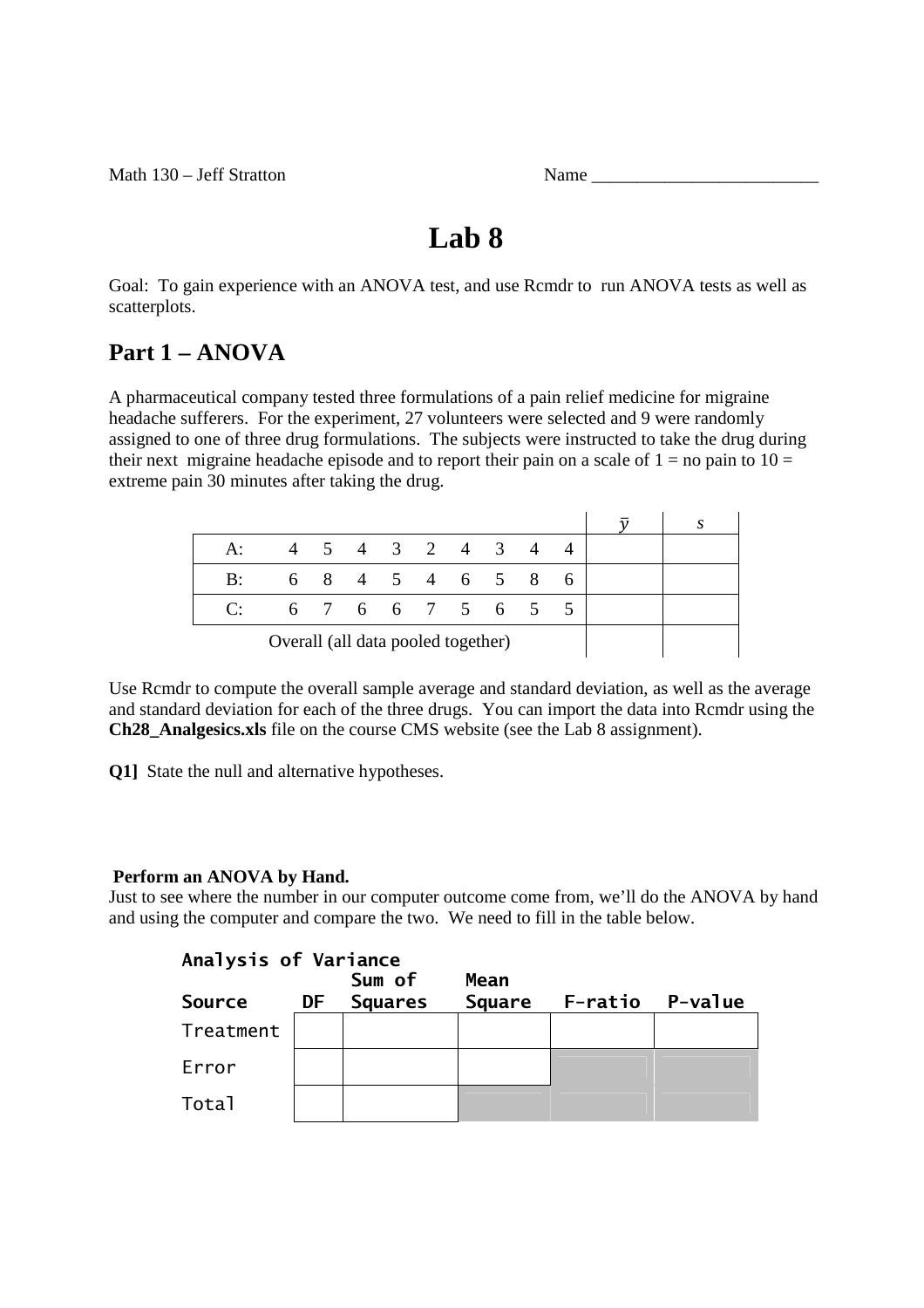We have a total of 27 observations, so the total degrees of freedom is  $n - 1 = 26$ . There are 2 degrees of freedom for DRUG  $(k - 1)$  and 24 degrees of freedom for error.

|             |                | Total                    | Error                      |                                                                |
|-------------|----------------|--------------------------|----------------------------|----------------------------------------------------------------|
|             |                | Sum of Squares           | Sum of Squares             | Compute the total sum of squares                               |
| Drug        | Pain           | $(y_i - \overline{y})^2$ | $(y_i - \overline{y}_i)^2$ | by taking each data point,                                     |
|             |                | $(y_i - \overline{y})^2$ | $(y_i-\bar{y})^2$          | subtracting off the overall mean,                              |
| A           | 4              | $=(4-5.1111)^2$          | $=(4-3.6667)^2$            | squaring the difference, and                                   |
|             |                | $= 1.2345$               | $= 0.1111$                 | summing them all up. I don't                                   |
| A           | 5              |                          |                            | mind if you use EXCEL to do                                    |
| A           | 4              |                          |                            | this part.                                                     |
| A           | 3              |                          |                            | To get the error sum of squares,                               |
| A           | $\overline{2}$ |                          |                            | do the same thing, but instead<br>subtract off the mean of the |
| A           | 4              |                          |                            | group each particular data point                               |
| A           | 3              |                          |                            | was in.                                                        |
| A           | 4              |                          |                            | The treatment sum of squares is                                |
| A           | 4              |                          |                            | the total sum of squares minus                                 |
| B           | 6              |                          |                            | the error sum of squares.                                      |
| B           | 8              |                          |                            | Fill in these quantities on the                                |
| B           | 4              |                          |                            | ANOVA table on the previous                                    |
| B           | 5              |                          |                            | page.                                                          |
| B           | 4              |                          |                            |                                                                |
| B           | 6              |                          |                            |                                                                |
| B           | 5              |                          |                            |                                                                |
| B           | 8              |                          |                            |                                                                |
| B           | 6              |                          |                            |                                                                |
| C           | 6              |                          |                            |                                                                |
| $\mathsf C$ | $\overline{7}$ |                          |                            |                                                                |
| С           | 6              |                          |                            |                                                                |
| $\mathsf C$ | 6              |                          |                            |                                                                |
| $\mathsf C$ | $\overline{7}$ |                          |                            |                                                                |
| $\mathsf C$ | 5              |                          |                            |                                                                |
| $\mathsf C$ | 6              |                          |                            |                                                                |
| C           | 5              |                          |                            |                                                                |
| C           | 5              |                          |                            |                                                                |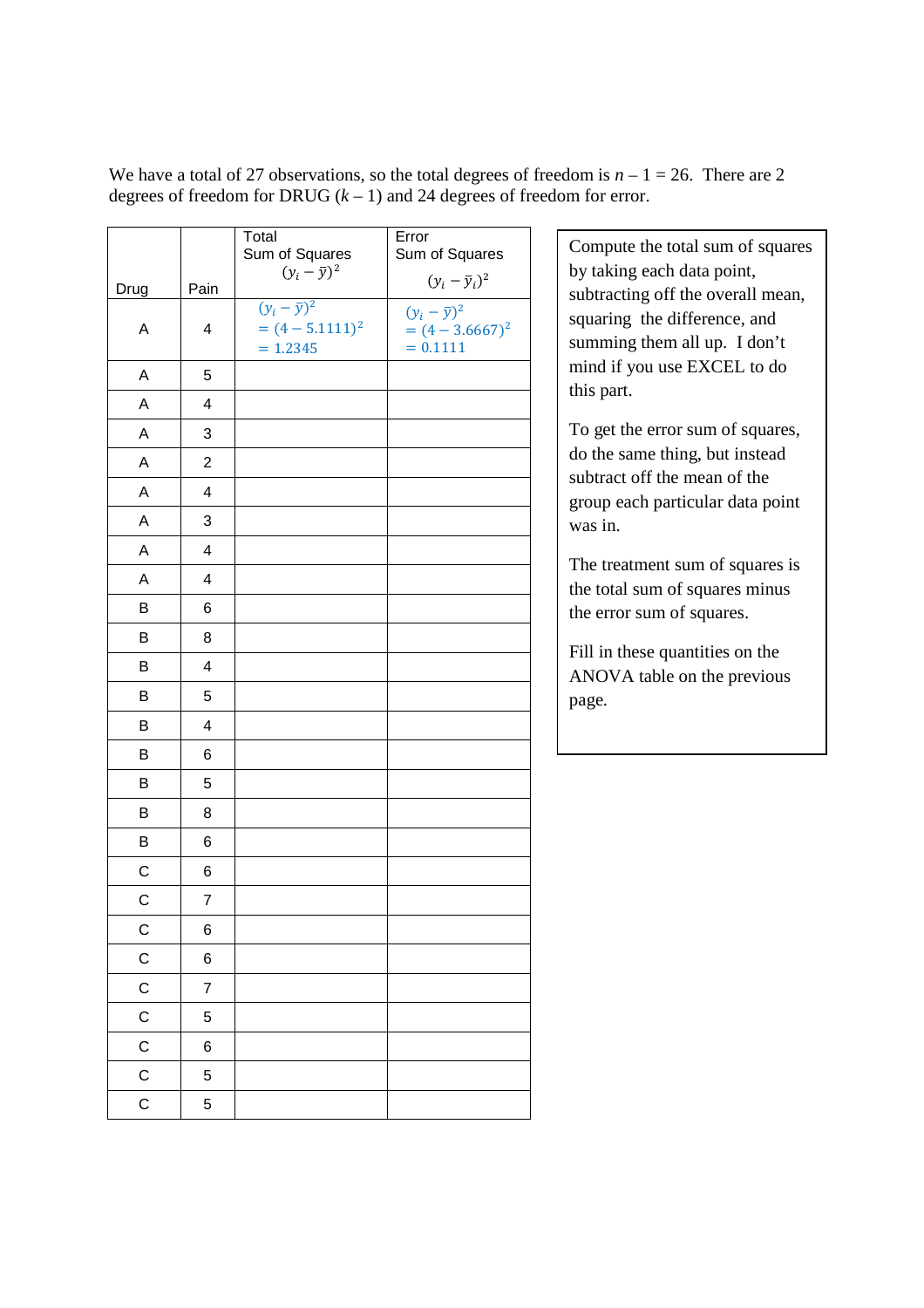Compute the mean square treatment  $(MS_T)$  by taking the treatment sum of squares and dividing by its degrees of freedom.

Computer the mean square error  $(MS_E)$  by taking the error sum of squares and dividing by its degrees of freedom.

Compute the *F*-statistic as the ratio of the two above quantities, and fill them in on the ANOVA table above.

P-values can be computed by hand using an F-table. To use it, note the degrees of freedom for the numerator  $(MS_{Tr})$  and the denominator  $(MS_{E})$ . Here, we have 2 numerator and 24 denominator degrees of freedom. Go to the column corresponding to 2, and the row corresponding to 24. We have an F-value of 5.61. Note that the table says  $\alpha = 0.01$  in the upper left corner. If our particular *F*-statistic is larger than 5.61, then it has a *p*-value < 0.01.

| ۴                        | <b>Table F</b> |        |       |        |        |        |        |        |        |        |        | Numerator df |        |
|--------------------------|----------------|--------|-------|--------|--------|--------|--------|--------|--------|--------|--------|--------------|--------|
| $\overline{\phantom{a}}$ | $\alpha = .01$ | 1      | 2     | 3      | 4      | 5      | ö.     | 7      | 8      | 9      | 10     | 11           | 12     |
| $\circ$                  | 1              | 4052.2 | 49993 | 5483.5 | 5624.3 | 5764.0 | 5859.0 | 5928.3 | 5981.0 | 6022.4 | 6055.9 | 6083.4       | 6106.7 |
|                          | 2              | 98.50  | 99.00 | 00.16  | 99.25  | 99.30  | 99.33  | 99.36  | 99.38  | 99.39  | 99.40  | 99.41        | 09.42  |
|                          | э              | 34.12  | 30.82 | 29.46  | 28.71  | 28.24  | 27.91  | 27.67  | 27.49  | 27.34  | 27.23  | 27.13        | 27.05  |
|                          | 4              | 21.20  | 18.00 | 16.69  | 15.98  | 15.52  | 15.21  | 14.98  | 14.80  | 14.66  | 14.55  | 14.45        | 14.37  |
|                          | 5              | 16.26  | 13.27 | 12.06  | 11.39  | 10.97  | 10.67  | 10.46  | 10.29  | 10.16  | 10.05  | 9,96         | 9,89   |
|                          | 苗              | 13.75  | 10.92 | 9.78   | 9,15   | 8.75   | 8.47   | 8.26   | 8.10   | 7.98   | 7.87   | 7.79         | 7.72   |
|                          | y              | 17.25  | 9.55  | 8.45   | 7.85   | 7.46   | 7.19   | 6.99   | 6.84   | 6.72   | 6.62   | 6.54         | 6.47   |
|                          | 8              | 11.26  | 8.65  | 7.59   | 7.01   | 6,63   | 6.37   | 6.18   | 6.03   | 5.91   | 5.81   | 5.73         | 5.67   |
|                          | 9              | 10.56  | 8.02  | 6.99   | 6.42   | 6.06   | 5.80   | 5.61   | 5.47   | 5.35   | 5.26   | 5.18         | 5.11   |
|                          | 10             | 10.04  | 7.56  | 6.55   | 5,99   | 5.64   | 5.39   | 5.20   | 5.06   | 4.94   | 4.85   | 4.77         | 4.71   |
|                          | 11             | 9.65   | 7.21  | 6.22   | 5.67   | 5.32   | 5.07   | 4.89   | 4.74   | 4.63   | 4.54   | 4.46         | 4.40   |
|                          | 12             | 9.33   | 6.93  | 5.95   | 5.41   | 5.06   | 4.82   | 4.64   | 4.50   | 4.39   | 4.30   | 4.22         | 4.16   |
|                          | 13             | 9.07   | 6.70  | 5.74   | 5.21   | 4.86   | 4.62   | 4.44   | 4.38   | 4.19   | 4.10   | 4.02         | 3.96   |
|                          | 14             | 8.86   | 6.51  | 5.56   | 5.04   | 4.69   | 4.46   | 4.28   | 4.14   | 4.03   | 3.94   | 3.86         | 3.80   |
|                          | 15             | 8.68   | 6.36  | 5.42   | 4.89   | 4.56   | 4.32   | 4.14   | 4.00   | 1.89   | 3.80   | 3.73         | 3.67   |
|                          | 16             | 8.53   | 6.23  | 5.29   | 4.77   | 4.44   | 4.20   | 4.03   | 3.89   | 3.78   | 3.69   | 3.62         | 3.55   |
|                          | 17             | 8.40   | 6.11  | 5.19   | 4.67   | 4.34   | 4.10   | 3,93   | 3.79   | 3.68   | 3.59   | 3.52         | 3.46   |
|                          | 15             | 8.29   | 6.01  | 5.09   | 4.58   | 4.25   | 4.01   | 3.84   | 3.71   | 3.60   | 3.51   | 3.43         | 3.37   |
|                          | 19             | 8.18   | 5.93  | 5.01   | 4.50   | 4.17   | 3.94   | 3.77   | 3.63   | 3.52   | 3.43   | 3.36         | 3.30   |
|                          | 20             | 8.10   | 5.85  | 4.94   | 4.43   | 4.10   | 3.87   | 3.70   | 3.56   | 3.46   | 3.37   | 3.29         | 3.23   |
|                          | 21             | 8.02   | 5.78  | 4.57   | 4.37   | 4.04   | 3.81   | 3.64   | 3.51   | 3.40   | 3.31   | 3.24         | 3.17   |
|                          | 22             | 7.95   | 5.72  | 4.82   | 4.31   | 3.99   | 3.76   | 3.59   | 3.45   | 3.35   | 3.26   | 3.18         | 3,12   |
| enominator df            | 23             | 7.88   | 5.66  | 4.76   | 4.26   | 3.94   | 3.71   | 3.54   | 3.41   | 3.30   | 3.21   | 3.14         | 3.07   |
|                          | 24             | 7.82   | 5.61  | 4.72   | 4.22   | 3.90   | 3.67   | 3.50   | 3.36   | 3.26   | 3.17   | 3.09         | 3.03   |
| ۵                        | 25             | 7.77   | 5.57  | 4.68   | 4.18   | 3.85   | 3.63   | 3.46   | 3.32   | 3.22   | 3.13   | 3.06         | 2.99   |

**Q2]** Based on your *F*-statistic and *p*-value, what do you conclude?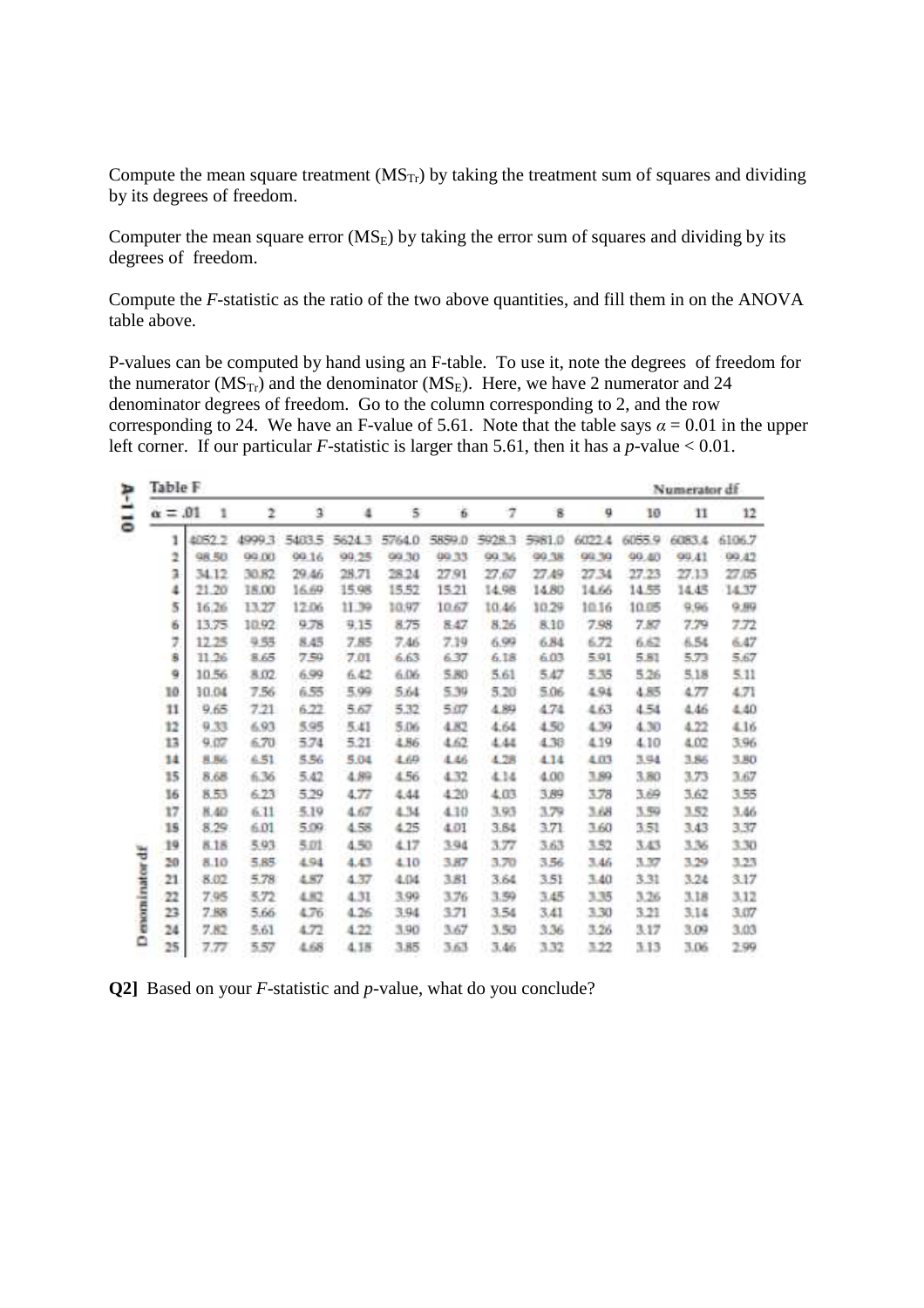#### **An ANOVA using Rcmdr**

- Import the **Ch28\_Analgesics.xls** file into R commander.
- Go to **Statistics**  $\rightarrow$  **Means**  $\rightarrow$  **One-way ANOVA**
- Select DRUG for the groups and PAIN for the response
- Click **OK**

**Q3]** Does the ANOVA table from R commander match the one you made by hand? It should!

**Q4]** Do the assumptions needed for ANOVA seem to be satisfied?

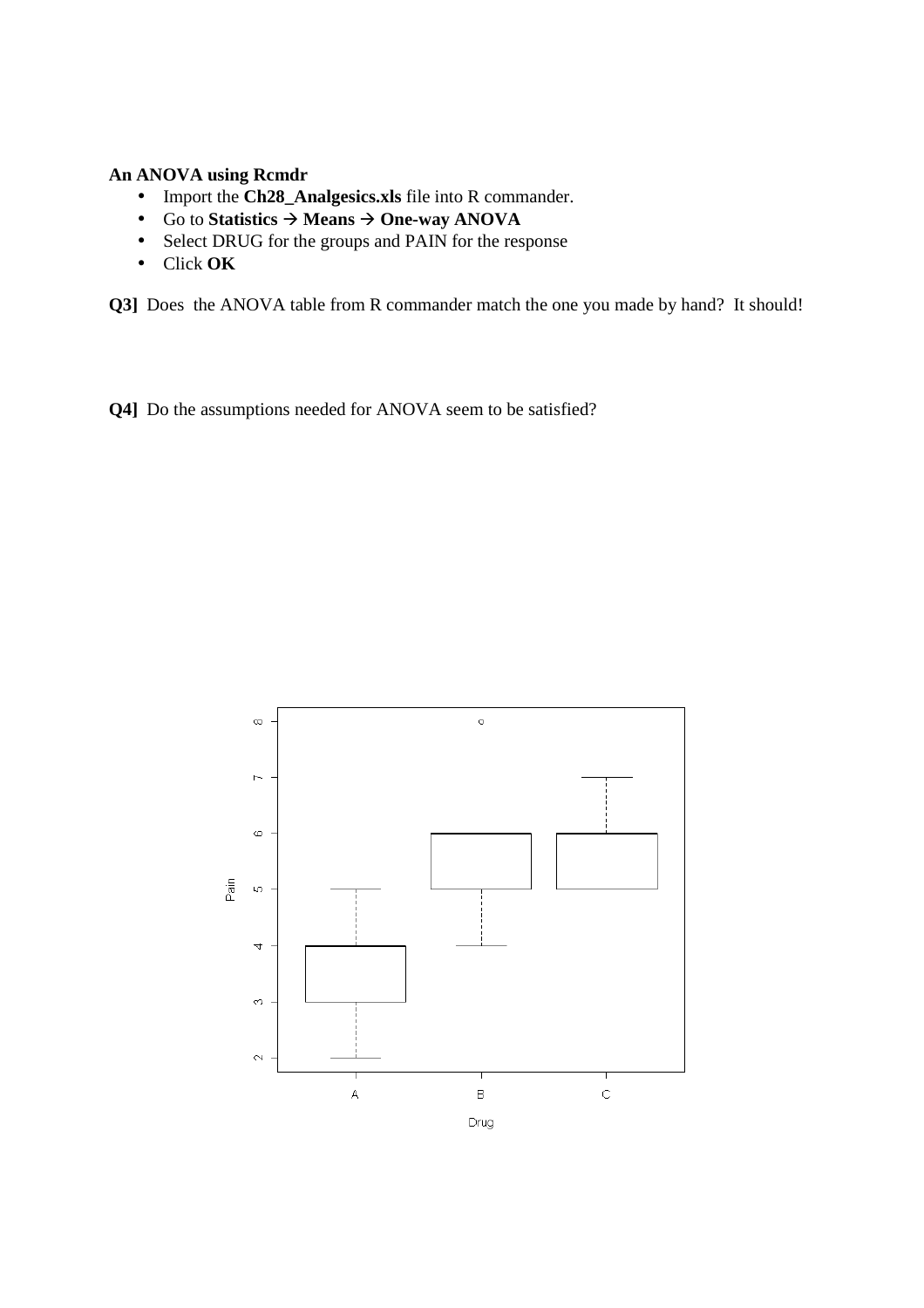# **Part 2 – Scatterplots**

In this part of the lab, we'll work with a scatterplot. Which mountain bike should we buy? Is there a relationship between the weight of a mountain bike and its price? A lighter bike is often preferred but do lighter bikes tend to be more expensive? The following table gives data on price and weight for 12 brands.

| <b>Brand and Model</b> | Price $(\$)$ | Weight(lbs) |
|------------------------|--------------|-------------|
| Trek VRX200            | 1000         | 32          |
| Cannondale Super V400  | 1100         | 31          |
| <b>GT XCR-4000</b>     | 940          | 34          |
| Specialized FSR        | 1100         | 30          |
| <b>Trek 6500</b>       | 700          | 29          |
| Specialized Rockhopper | 600          | 28          |
| Haro Escape 7.1        | 440          | 29          |
| Giant Yukon SE         | 450          | 29          |
| Mongoose SX 6.5        | 550          | 30          |
| Diamondback Sorrento   | 340          | 33          |
| Motiv Rockbridge       | 180          | 34          |
| Huffy Anorak 36789     | 140          | 37          |

We are interested in whether and how weight affects price.

**Q5]** Which variable is the logical choice for the explanatory variable?

Which variable is the logical choice for the response variable?

**Q6]** Create a scatterplot using Rcmdr. To do this, import the bike data file from the CMS page. The file is **Lab8\_Bikedata.xls**. Then, go to **Graphs**  $\rightarrow$  **Scatterplot.** Select the x- and yvariables, and uncheck all the option checkboxes. Click on **OK**.

Does the relationship look linear?

In what way does it deviate from linearity?